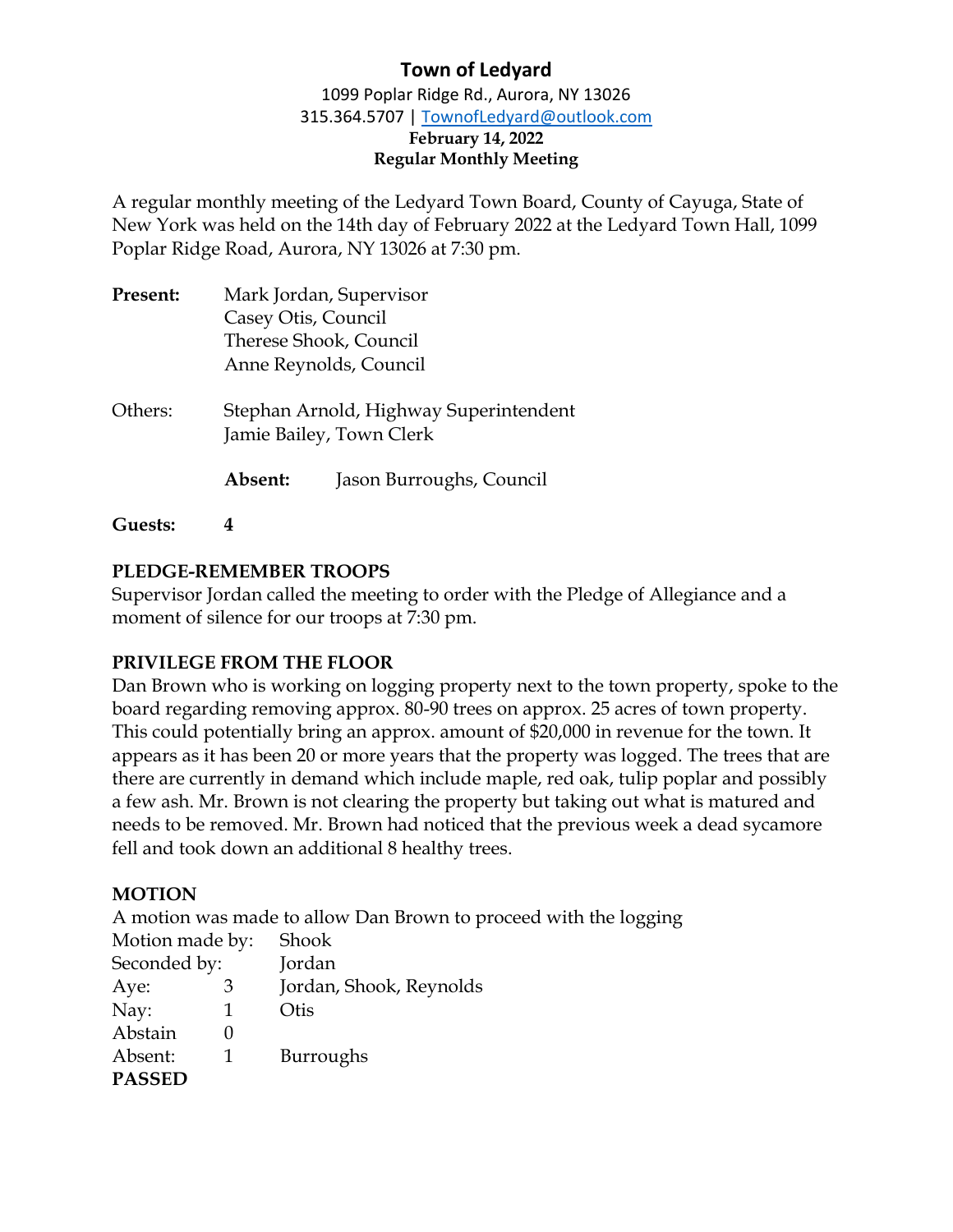1099 Poplar Ridge Rd., Aurora, NY 13026 315.364.5707 | [TownofLedyard@outlook.com](mailto:TownofLedyard@outlook.com) **February 14, 2022 Regular Monthly Meeting** 

#### **INTERNET**

Clerk Bailey provided information regarding spectrum internet at the request of the Justice Dept. It is more cost effective to change services of phone and internet. A motion was made to go with Spectrum for internet and phones per the quote of 237.93 with a onetime \$99 installation fee

| Otis                  |
|-----------------------|
| Shook                 |
| Shook, Otis, Reynolds |
|                       |
|                       |
| Jason Burroughs       |
|                       |
|                       |

#### **ASSESSOR**

Highway Dept. completed the door, and she will be holding office hours.

#### **REPORTS**

A motion was made to accept the Supervisor, and Clerk report for the month of January 2022.

| Motion made by:       | Shook                 |
|-----------------------|-----------------------|
| Seconded by:          | Otis                  |
| Aye:<br>З             | Reynolds, Shook, Otis |
| Nay:                  |                       |
| Abstain:              |                       |
| Absent:               | Burroughs             |
| <b>Motion: PASSED</b> |                       |

#### **MINUTES**

A motion was made to accept the Minutes from January 2022 with discussion

| Motion made by        | Otis                   |
|-----------------------|------------------------|
| Seconded by:          | Shook                  |
| З<br>Aye:             | Otis, Shook, Burroughs |
| Nay:                  |                        |
| Abstain               |                        |
| Absent:               | Burroughs              |
| <b>Motion: PASSED</b> |                        |

#### **HIGHWAY**

The wing got damaged on a truck. The truck can still be used for plowing and salt but not able to use the wing. The 284 form was passed for signatures.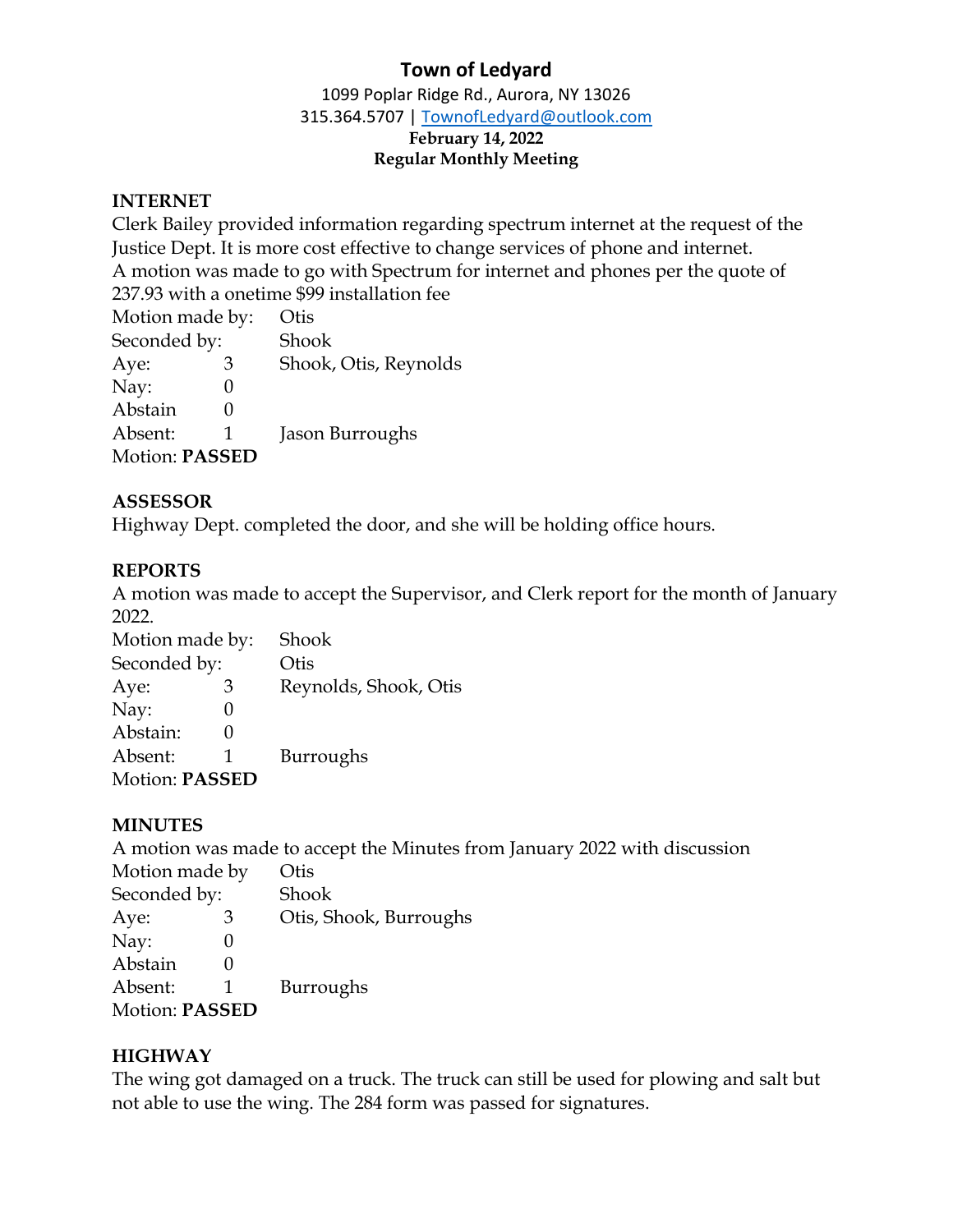1099 Poplar Ridge Rd., Aurora, NY 13026 315.364.5707 | [TownofLedyard@outlook.com](mailto:TownofLedyard@outlook.com) **February 14, 2022 Regular Monthly Meeting** 

#### **OLD/NEW BUSINESS**

Scott Heinekamp will be joining the Planning Board

Casey Otis spoke to Dave Eckhardt who is now a part of CWIO. Otis stated that Eckhardt would be willing to come in and speak with the town to provide updates. It was also said that CWIO secured a \$200k grant to hire a director.

Cardboard baler that no longer works at the transfer site will put it on auction international with the truck for bid from by the Highway Dept.

# **BILLS ABSTRACT #02 Voucher 035 - 067**

| Fund | A            | \$15,076.56 |
|------|--------------|-------------|
|      | R            | \$24.14     |
|      | DB           | \$18,048.10 |
|      | <b>TOTAL</b> | \$33,148.80 |
|      |              |             |

A motion was made to pay the bills Motion made by: Shook Seconded by: Reynolds

| Aye:                  | З | Reynolds, Shook, Otis |
|-----------------------|---|-----------------------|
| Nay:                  |   |                       |
| Abstain:              |   |                       |
| Absent:               | п | Burroughs             |
| <b>Motion: PASSED</b> |   |                       |

# **ADJOURN**

#### **A motion was made to adjourn at 9:03 pm**

| Motion made by:       |                   | Shook                 |
|-----------------------|-------------------|-----------------------|
| Seconded by:          |                   | Reynolds              |
| Aye:                  | З                 | Reynolds, Shook, Otis |
| Nay:                  | 0                 |                       |
| Abstain:              | $\mathbf{\Omega}$ |                       |
| Absent:               | 1                 | Burroughs             |
| <b>Motion: PASSED</b> |                   |                       |

### **Respectfully Submitted,**